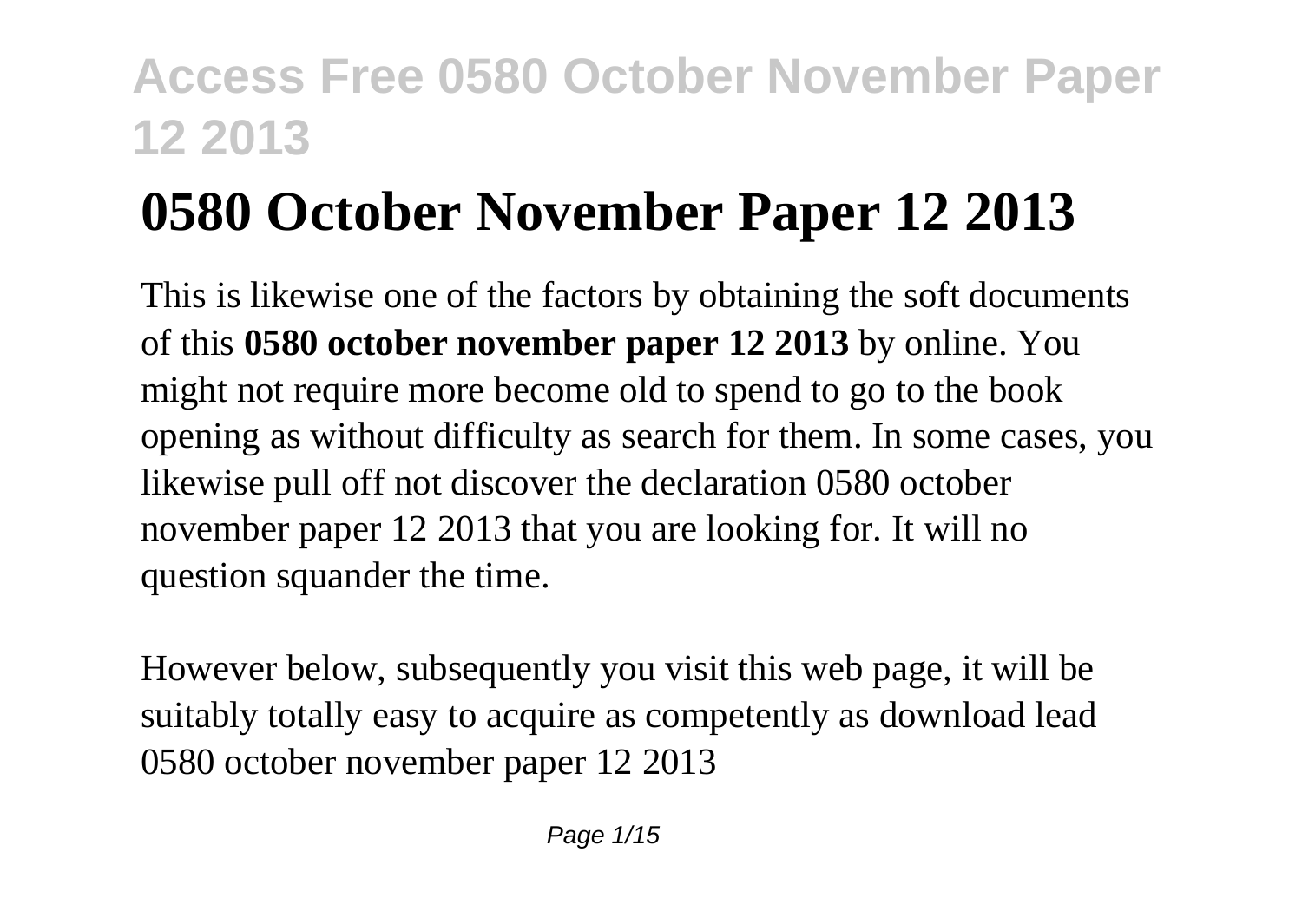It will not give a positive response many mature as we notify before. You can attain it while statute something else at house and even in your workplace. correspondingly easy! So, are you question? Just exercise just what we provide under as capably as review **0580 october november paper 12 2013** what you bearing in mind to read!

0580/12/O/N/17 | Worked Solutions | IGCSE Maths Paper 2017 (CORE) #0580/12/OCT/NOV/2017 #0580**0580/22/O/N/14 | Worked Solutions | 2014 IGCSE Maths Paper (EXTENDED) #0580/22/OCT/NOV/2014 #0580** 0580/22/O/N/19 Worked Solutions| IGCSE Math Paper 2019 (EXTENDED) **0580/22/O/N/15 | Worked Solutions | 2015 IGCSE Maths Paper (EXTENDED)** Page 2/15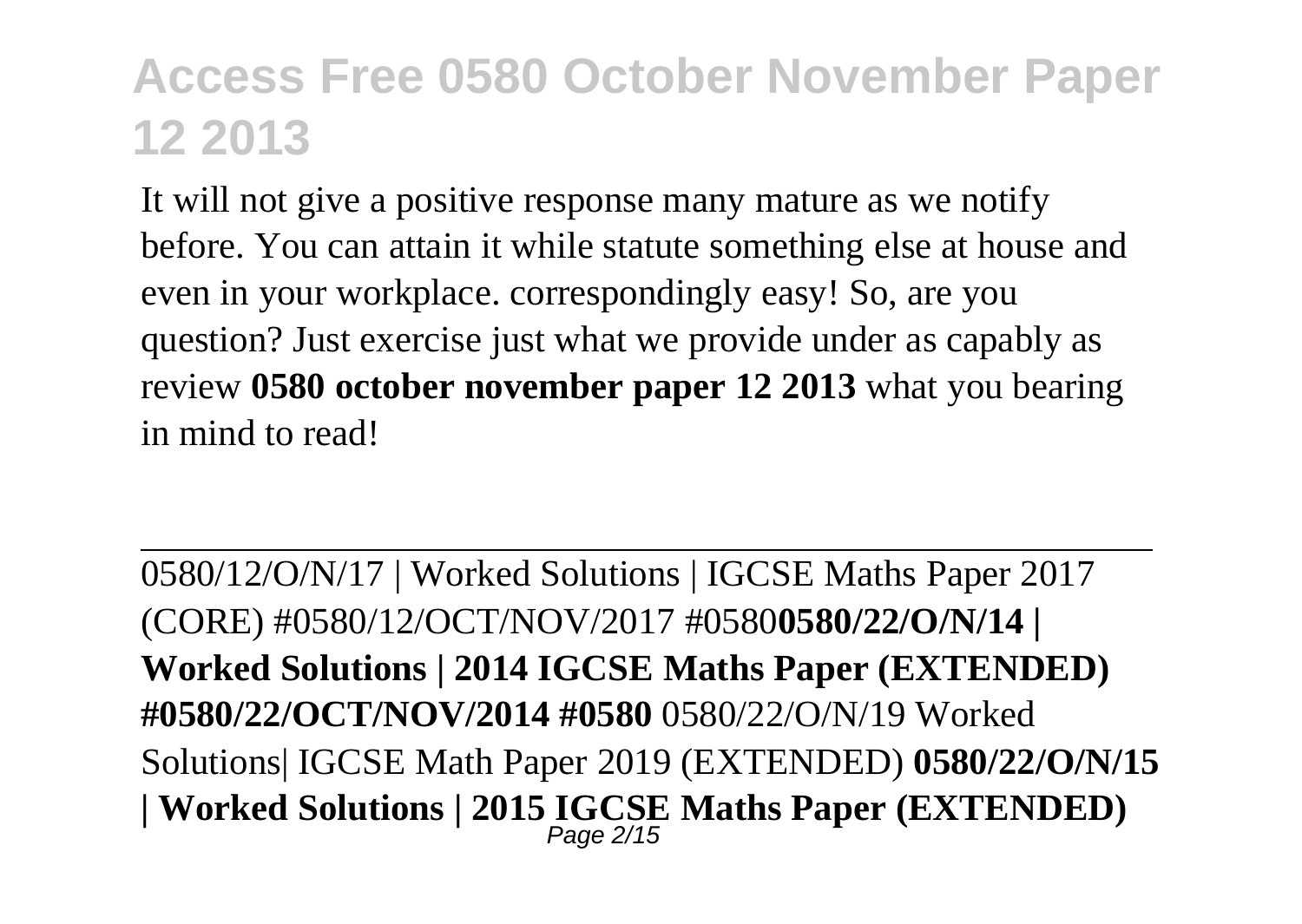**#0580/22/OCT/NOV/2015 #0580** 0580/12/O/N/19 Worked Solutions| IGCSE Math Paper 2019 (CORE) 0580/42

October/November 2015 Marking Scheme (MS) \*Audio Voiceover

0580/41 October/November 2019 Marking Scheme (MS) \*Audio Voiceover

0580/41 October/November 2017 Marking Scheme (MS)

0580/42 October/November 2016 Marking Scheme (MS)\* Audio Voice Over0580/22 October/November 2018 Marking Scheme (MS) 0580/42/O/N/19 Worked Solutions| IGCSE Math Paper 2019 (EXTENDED) *0580/41/O/N/19 Worked Solutions| IGCSE Math Paper 2019 (EXTENDED) Everything About Circle Theorems - In 3 minutes!* 0580/12/M/J/20 | Worked Solutions | IGCSE Math Paper 2020 (CORE) #0580/12/MAY/JUNE/2020 #0580

0580/41 October/November 2014 Marking Scheme (MS)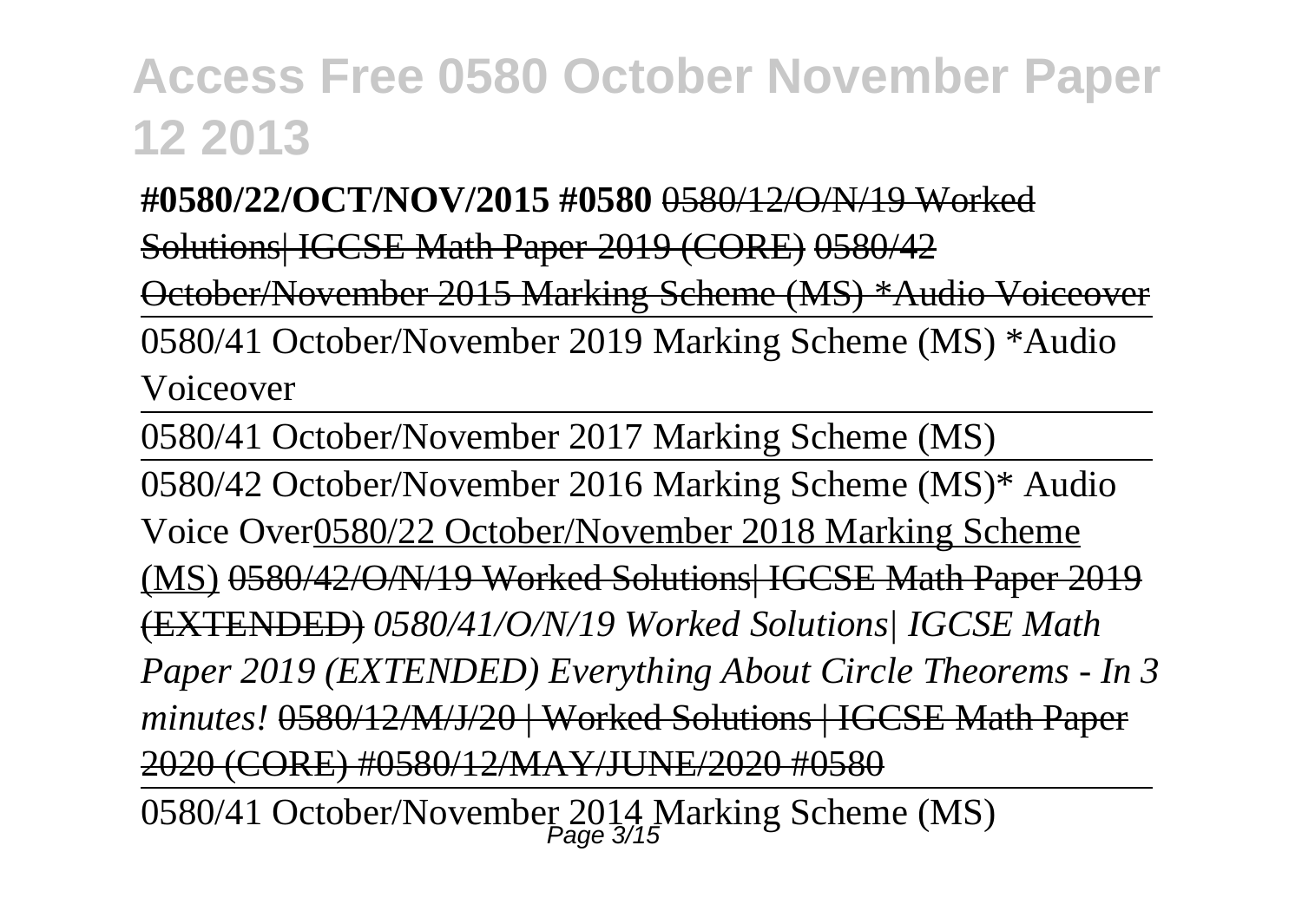*0580/41*

*May/June 2016 Marking Scheme (MS) \*Audio Voice Over* 0580/42 February/March 2018 Marking Scheme (MS) \*Audio Voice Over 0580/42 May/June 2017 Marking Scheme (MS) \*AUDIO VOICE OVER 0580/42 February/March 2017 Marking Scheme (MS)\* Audio Voice Over 0580/42 May/June 2016 Marking Scheme (MS) \*Audio Voice Over

0580/22 October/November 2015 Marking Scheme (MS)0580/41 May/June 2017 Marking Scheme (MS) \*AUDIO VOICE OVER *0580/41/O/N/17 | Worked Solutions | 2017 IGCSE Maths Paper(EXTENDED) #0580/11/OCT/NOV/2017 #0580*

0580/41 October/November 2018 Marking Scheme (MS)

0580/33/O/N/19 Worked Solutions| IGCSE Maths Paper 2019 (CORE)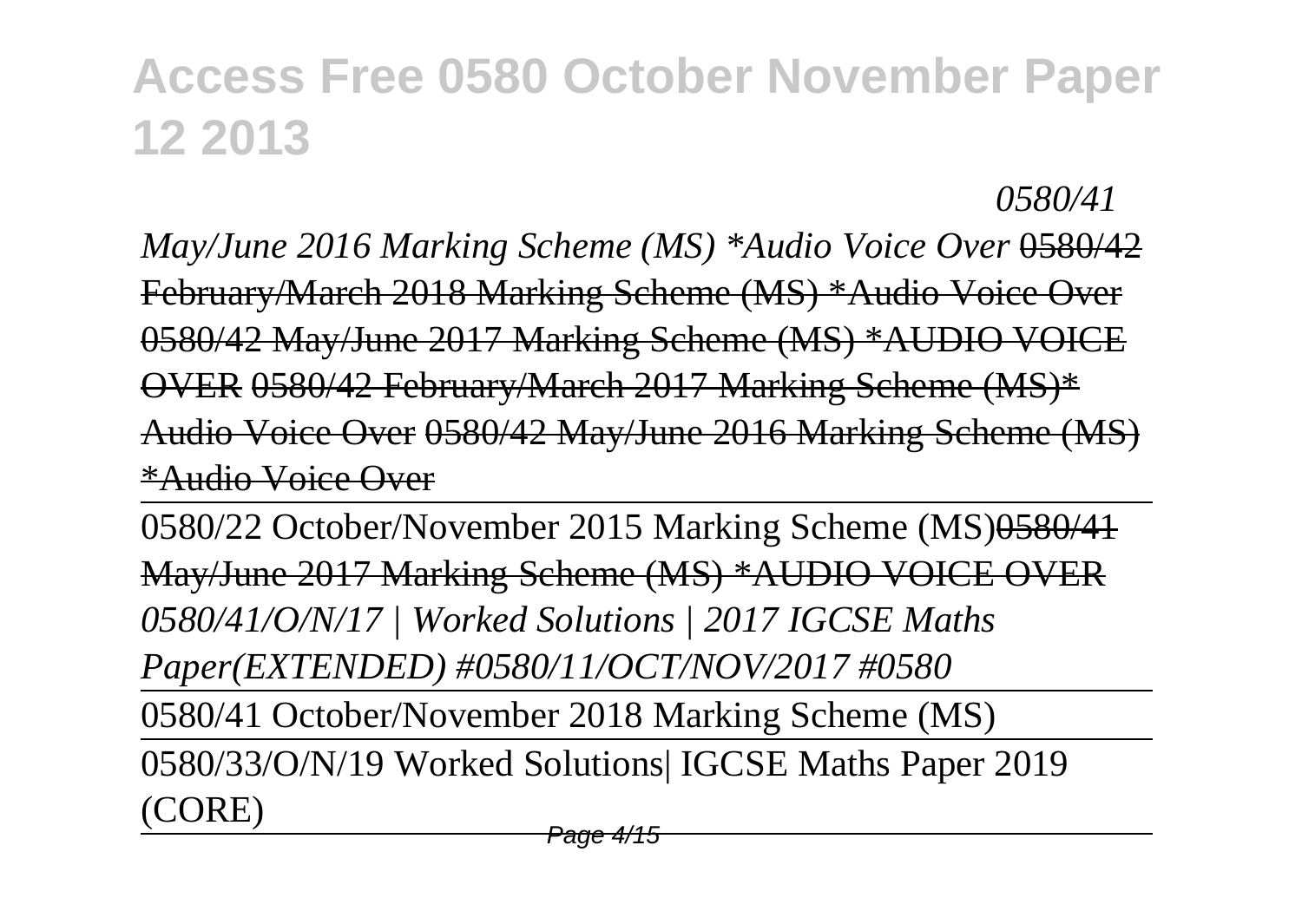### 0580/42 October/November 2018 Marking Scheme (MS)**0580/22 October/November 2019 Marking Scheme (MS) \*Audio**

### **Voiceover**

0580/42 October/November 2014 Marking Scheme (MS)IGCSE MATHS PAPER 4 0580 OCT/NOV/43/2018 . PART - 2. MATHS FOR EVERYTHING IGCSE Mathematics paper 2 Extended|October/November 2018|Sloved 0580 October November Paper 12 MATHEMATICS 0580/12 Paper 1 (Core) October/November 2019 1 hour Candidates answer on the Question Paper. Additional Materials: Electronic calculator Geometrical instruments Tracing paper (optional) READ THESE INSTRUCTIONS FIRST Write your centre number, candidate number and name on all the work you hand in.

Page 5/15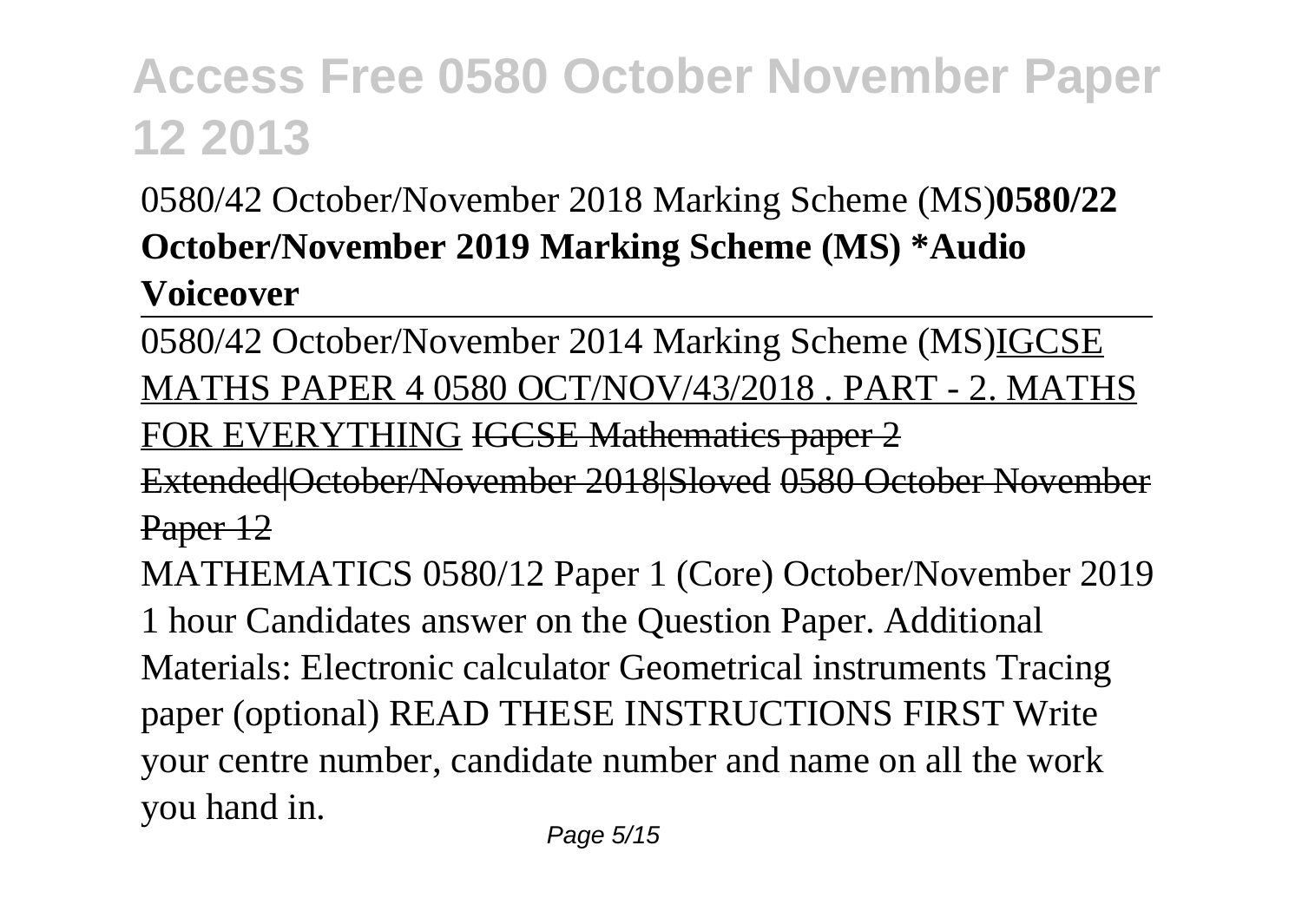Cambridge Assessment International Education ... - Past Papers Mark Scheme of Cambridge IGCSE Mathematics 0580 Paper 12 Winter or October November 2017 examination.

Cambridge IGCSE Math 0580/12 Mark Scheme Oct/Nov 2017 ... 18 January 2019 : October / November 2018 papers are updated. Feb / March and May / June 2019 papers will be updated after result announcements. 1 June 2019 : Feb – March Papers Updated. 12/01/2020 : IGCSE Maths 2019 October/November Past Papers are updated. 25 August 2020 : Feb / March 2020 and May / June Mathematics 0580 Past Papers are ...

ICSE Mathematics 0580 Past Papers March, May & November Page 6/15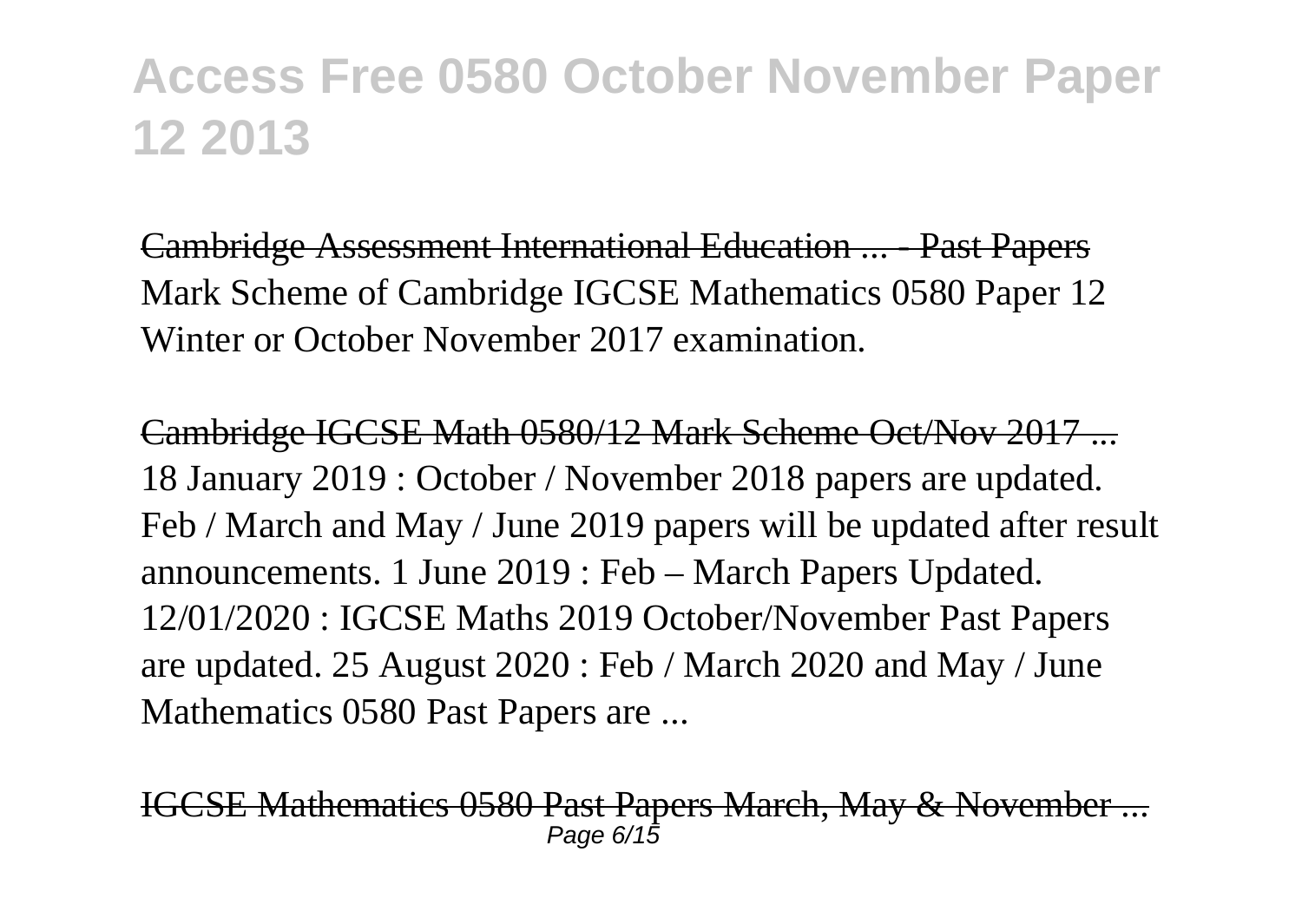MATHEMATICS 0580/12 Paper 1 Core October/November 2018 MARK SCHEME Maximum Mark: 56 Published This mark scheme is published as an aid to teachers and candidates, to indicate the requirements of the examination. It shows the basis on which Examiners were instructed to award marks. It does not indicate the

Cambridge Assessment International Education ... - Papers MARK SCHEME for the October/November 2013 series. 0580 MATHEMATICS. 0580/12 Paper 1 (Core), maximum raw mark 56. This mark scheme is published as an aid to teachers and candidates, to indicate the requirements of the examination. It shows the basis on which Examiners were instructed to award marks.

0580 MATHEMATICS - Past Papers Page 7/15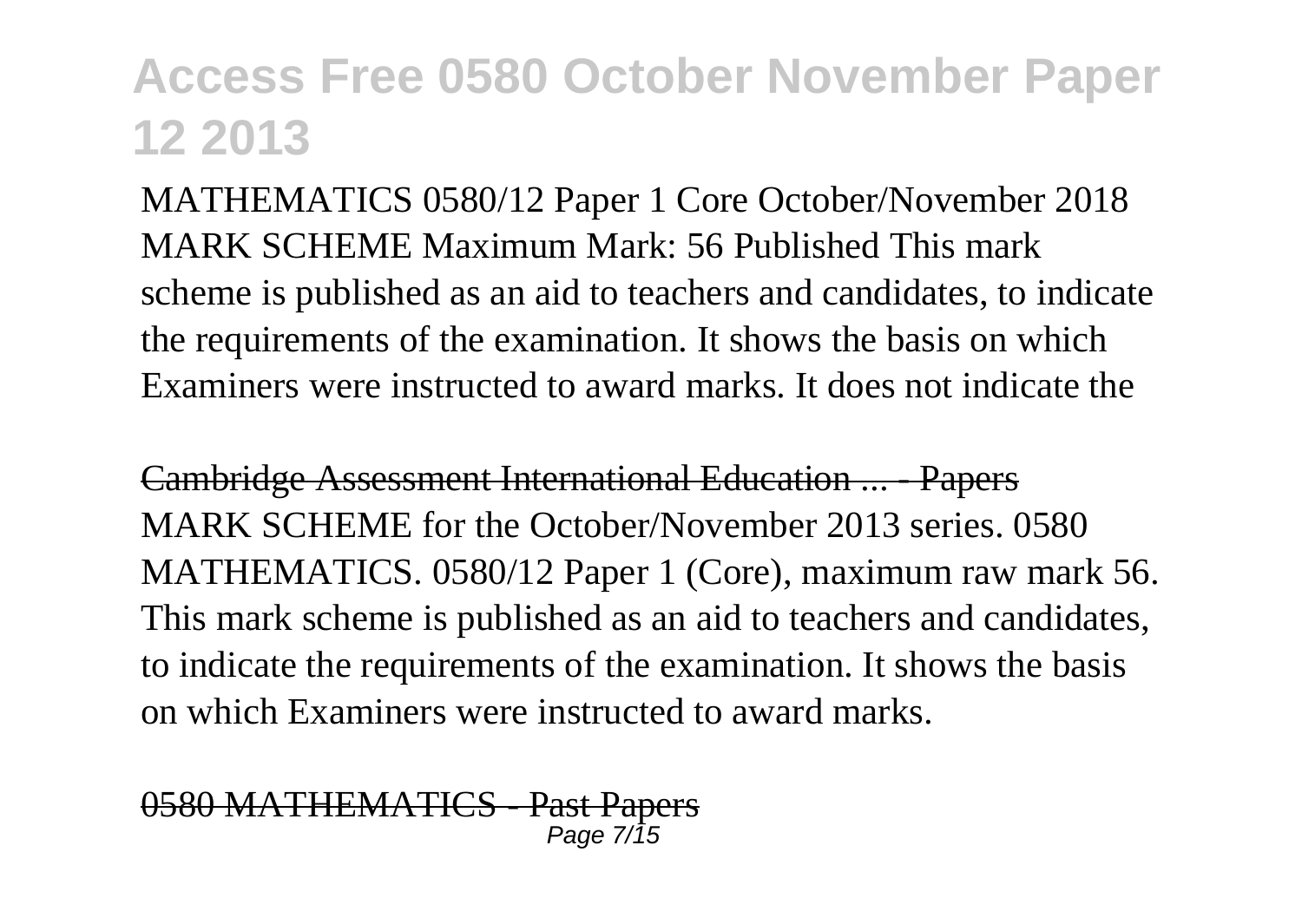MARK SCHEME for the October/November 2012 series 0580 MATHEMATICS 0580/22 Paper 2 (Extended), maximum raw mark 70 This mark scheme is published as an aid to teachers and candidates, to indicate the requirements of the examination. It shows the basis on which Examiners were instructed to award marks. It does not

#### 0580 w12 ms 22 - Past Papers

MARK SCHEME for the October/November 2012 series 0580 MATHEMATICS 0580/43 Paper 4 (Extended), maximum raw mark 130 This mark scheme is published as an aid to teachers and candidates, to indicate the requirements of the examination. It shows the basis on which Examiners were instructed to award marks. It does not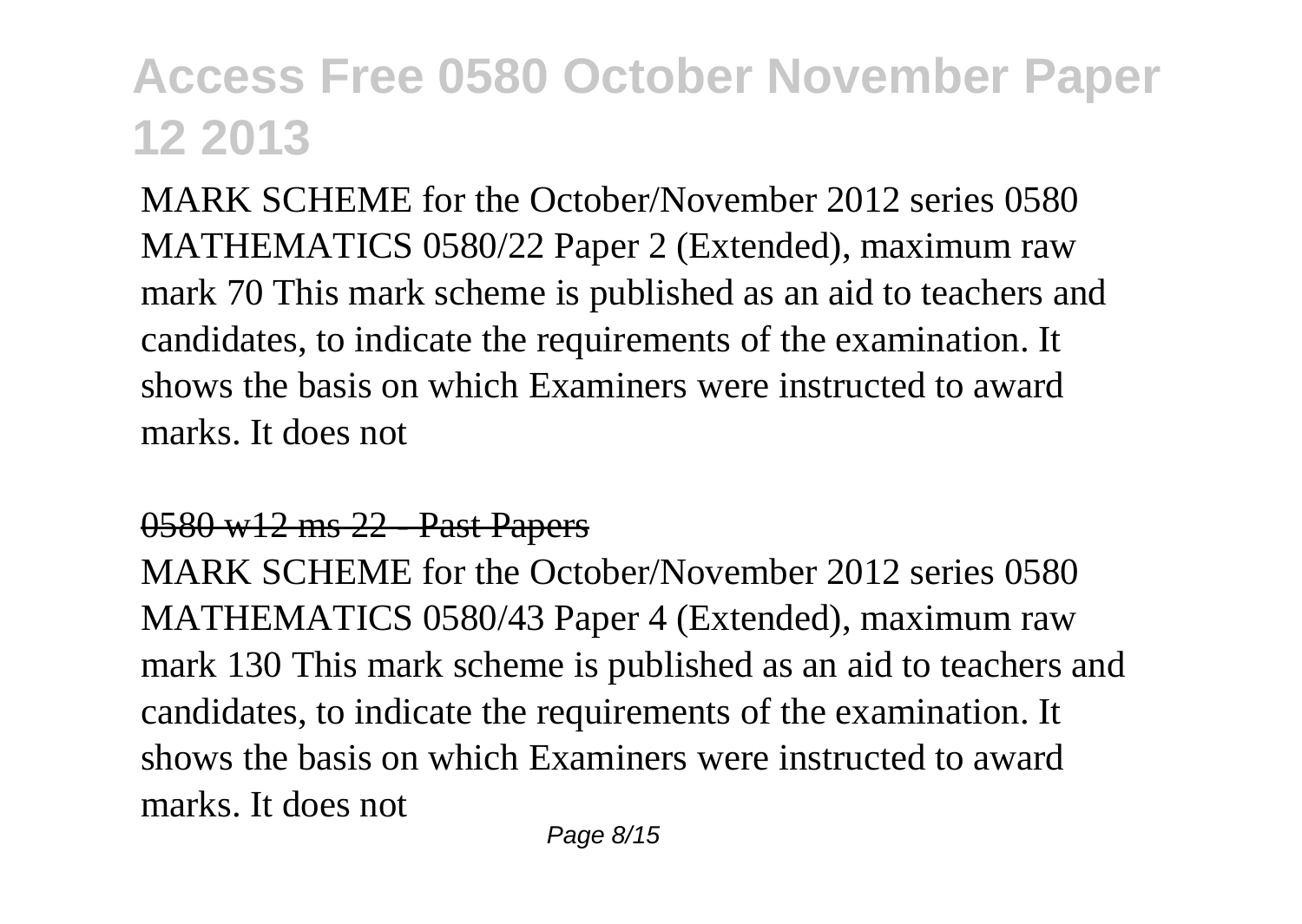### 0580 w12 ms 43 - Papers | XtremePapers

IGCSE Ordinary Level (O-Level) 0580/43 October/November 2012 Paper 4 (Extended) Links to download Marking Scheme & Question Paper Question Paper & Marking Sc...

0580/43 October/November 2012 Marking Scheme (MS) \*Audio ... June 2018 Question Paper 11 (PDF, 1MB) June 2018 Mark Scheme 11 (PDF, 173KB) June 2018 Question Paper 21 (PDF, 1MB) June 2018 Mark Scheme 21 (PDF, 214KB) June 2018 Question Paper 21 - Large Print Bold (PDF, 2MB) June 2018 Insert 21 - Large Print Bold (PDF, 1014KB) June 2018 Question Paper 31 (PDF, 2MB) June 2018 Mark Scheme 31 (PDF, 235KB)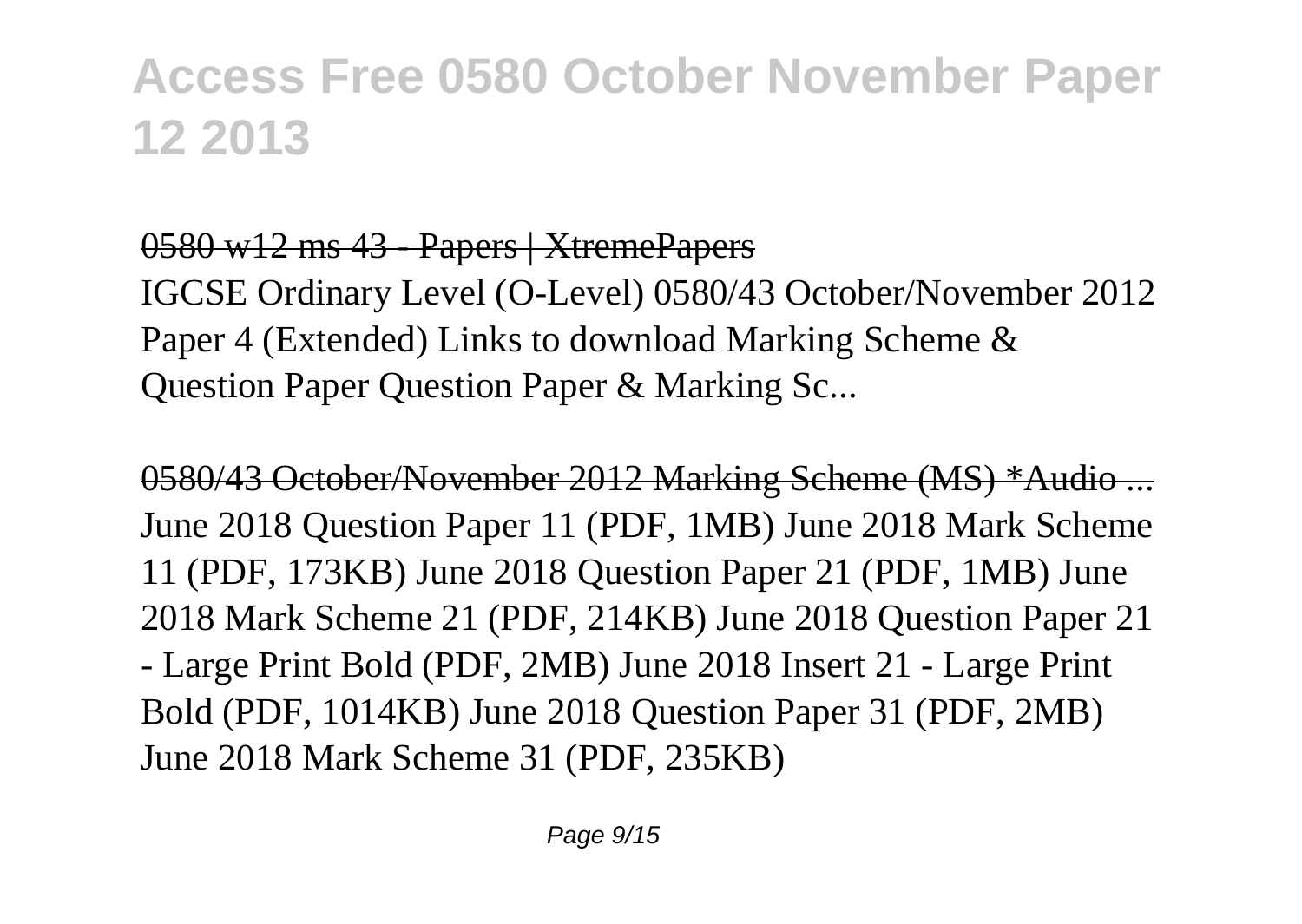### Cambridge IGCSE Mathematics (0580)

MATHEMATICS 0580/42 Paper 4 (Extended) October/November 2019 MARK SCHEME Maximum Mark: 130 Published This mark scheme is published as an aid to teachers and candidates, to indicate the requirements of the examination. It shows the basis on which Examiners were instructed to award marks. It does not indicate the

#### 0580 w19 ms 42 - Past Papers

Past Papers . CIE Past Papers. CIE AS and A level Past Papers ... 0580\_s11\_qp\_12. 0580\_s11\_qp\_13. 0580\_s11\_qp\_21. 0580\_s11\_qp\_22. 0580\_s11\_qp\_23. 0580\_s11\_qp\_31. 0580 s11 qp 32. 0580 s11 qp 33. 0580 s11 qp 41. 0580\_s11\_qp\_42. 0580\_s11\_qp\_43. IGCSE Mathematics October  $&$  November Past Papers. 0580 w11 er. 0580 w11 gt. Page 10/15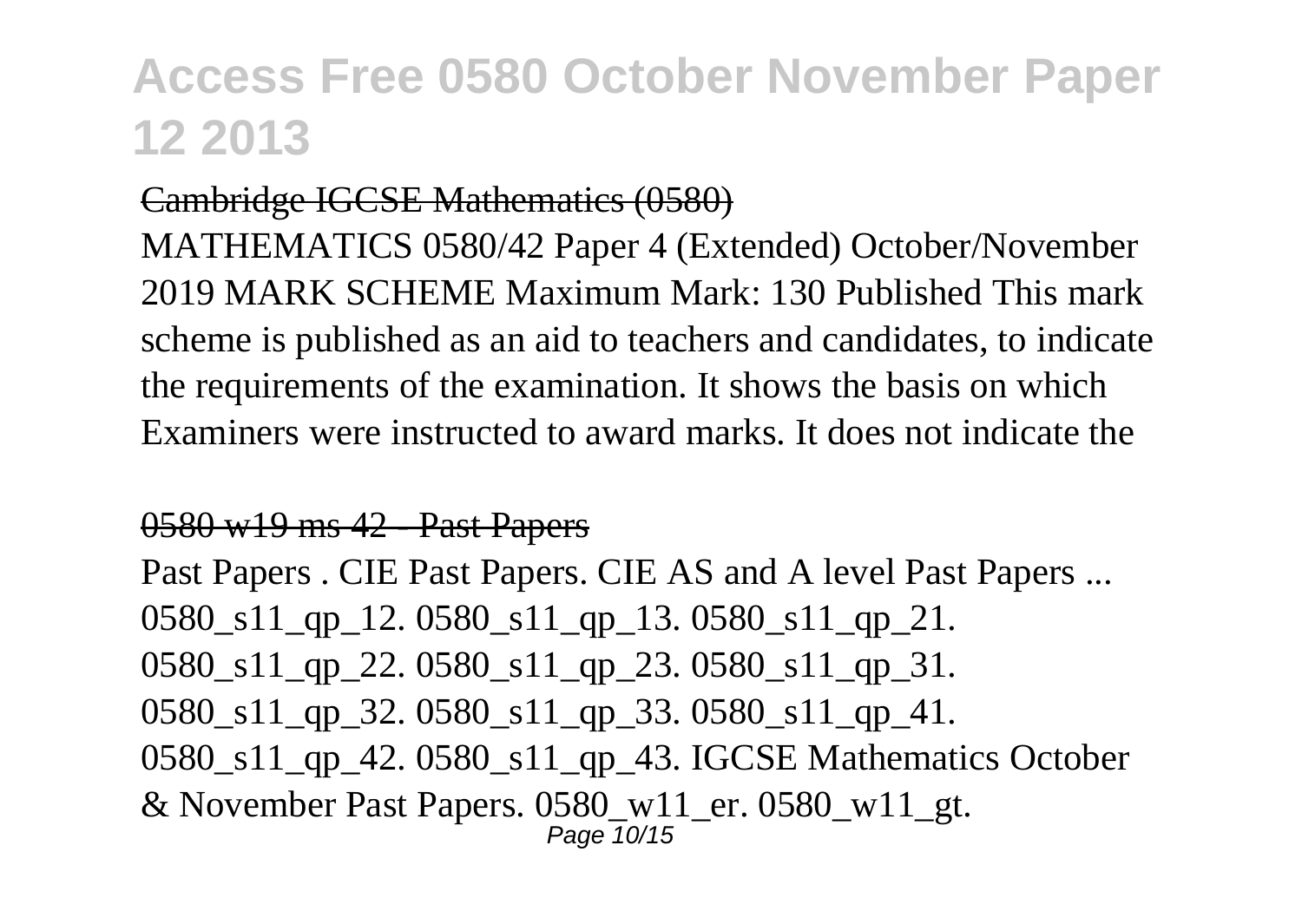0580 w11 ms 11. 0580 w11 ms ...

IGCSE Mathematics 2011 Past Papers - CIE Notes Justpastpapers.com October 29, 2014 AS & A Level, Biology (9700), Chemistry (9701), Core IGCSE Paper 1, Core IGCSE Paper 3, Extended IGCSE Paper 2, Extended IGCSE Paper 4, IGCSE, Mathematics (0580), Mathematics (9709), Mechanics 1, Pure Mathematics 1, Pure Mathematics 2&3, Statistics 1 No Comments Read more

#### Core IGCSE Paper 1 – JustPastPapers.com

IGCSE Ordinary Level (O-Level) 0580/42 October/November 2018 Paper 4 (Extended) Links to download Marking Scheme & Question Paper Question Paper: https://dri... Page 11/15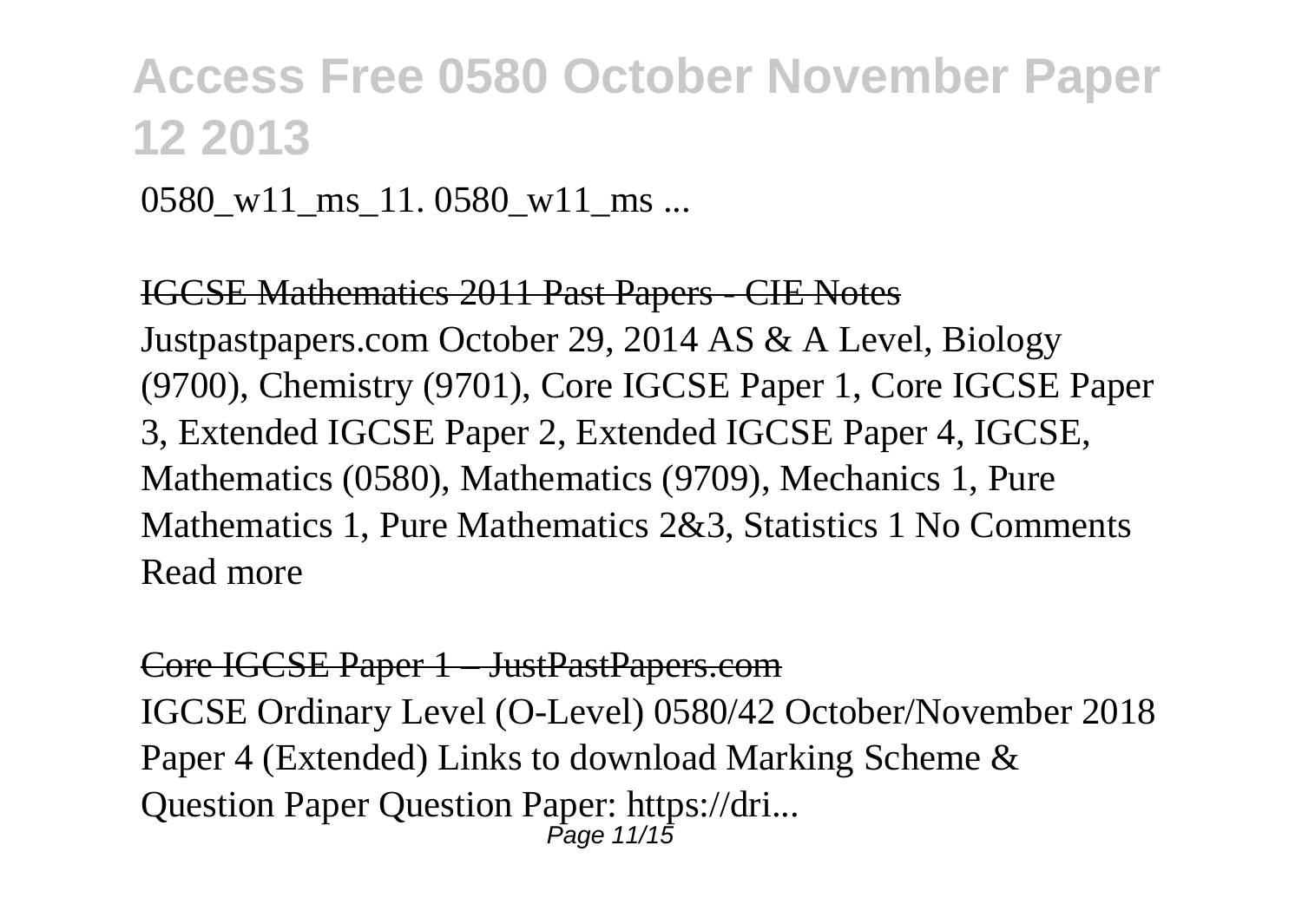### 0580/42 October/November 2018 Marking Scheme (MS) - YouTube

MATHEMATICS 0580/11 Paper 1 (Core) October/November 2019 MARK SCHEME Maximum Mark: 56 Published This mark scheme is published as an aid to teachers and candidates, to indicate the requirements of the examination. It shows the basis on which Examiners were instructed to award marks. It does not indicate the

### 0580 w19 ms 11 - CIE Notes

MARK SCHEME for the October/November 2015 series 0580 MATHEMATICS 0580/41 Paper 4 (Extended), maximum raw mark 130 ... Page 2 Mark Scheme Syllabus Paper Cambridge IGCSE – October/November 2015 0580 41 ... = 452 222+ 122 or Page 12/15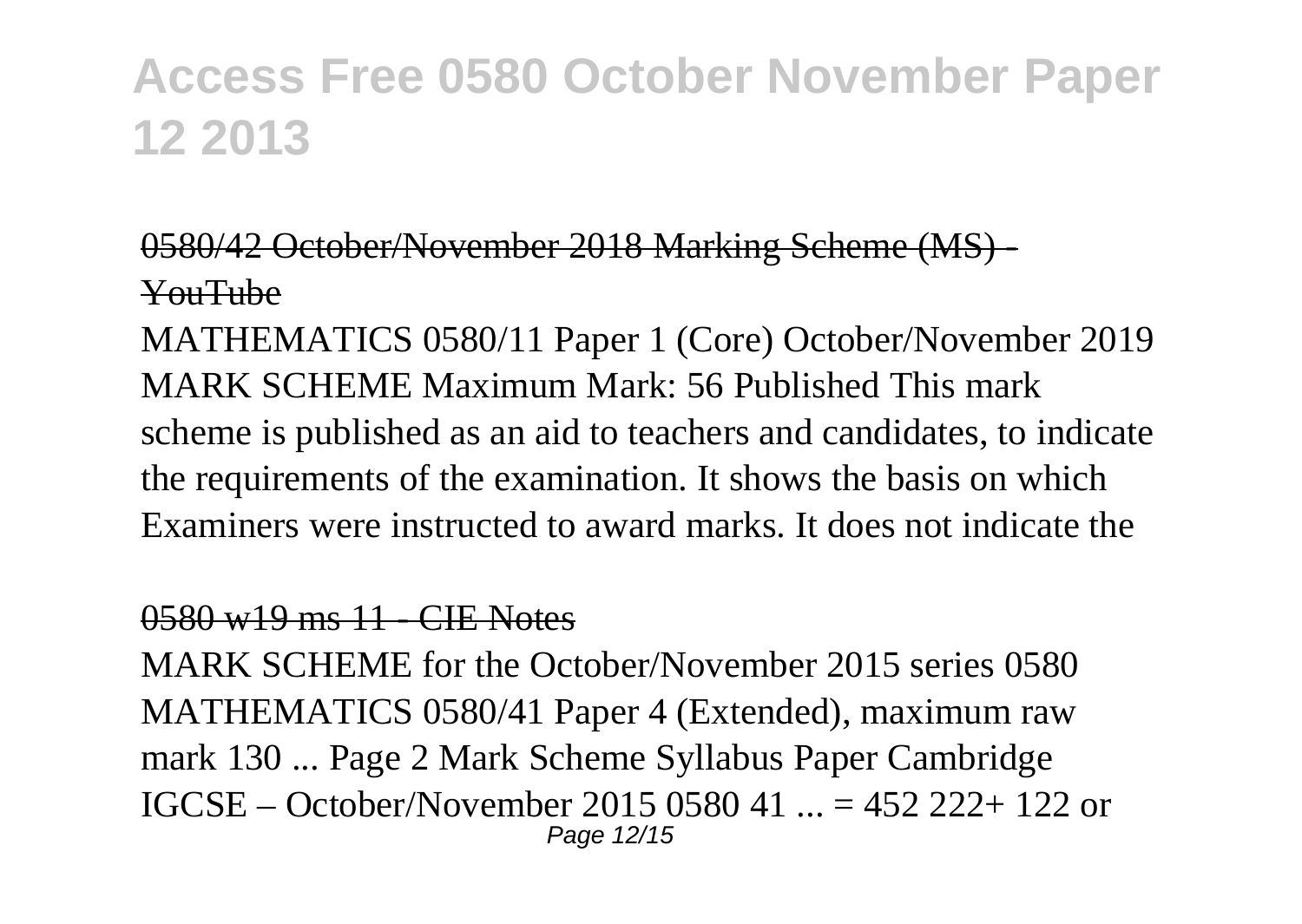M2 for  $[XY 2 =] 452 + 222 + 12$  soi by 2 653 or M1 for 45 2 + 222 oe or 452 + 12 oe or 122 + 22 oe

0580 w15 ms 41 - Past Papers PDF - GCE Guide MARK SCHEME for the October/November 2010 question paper for the guidance of teachers 0580 MATHEMATICS 0580/42 Paper 4 (Extended), maximum raw mark 130 This mark scheme is published as an aid to teachers and candidates, to indicate the requirements of the examination. It shows the basis on which Examiners were instructed to award marks. It does not

0580 w10 ms 42 - paper

MARK SCHEME for the October/November 2014 series 0580 MATHEMATICS 0580/31 Paper 2 – Core, maximum raw mark Page 13/15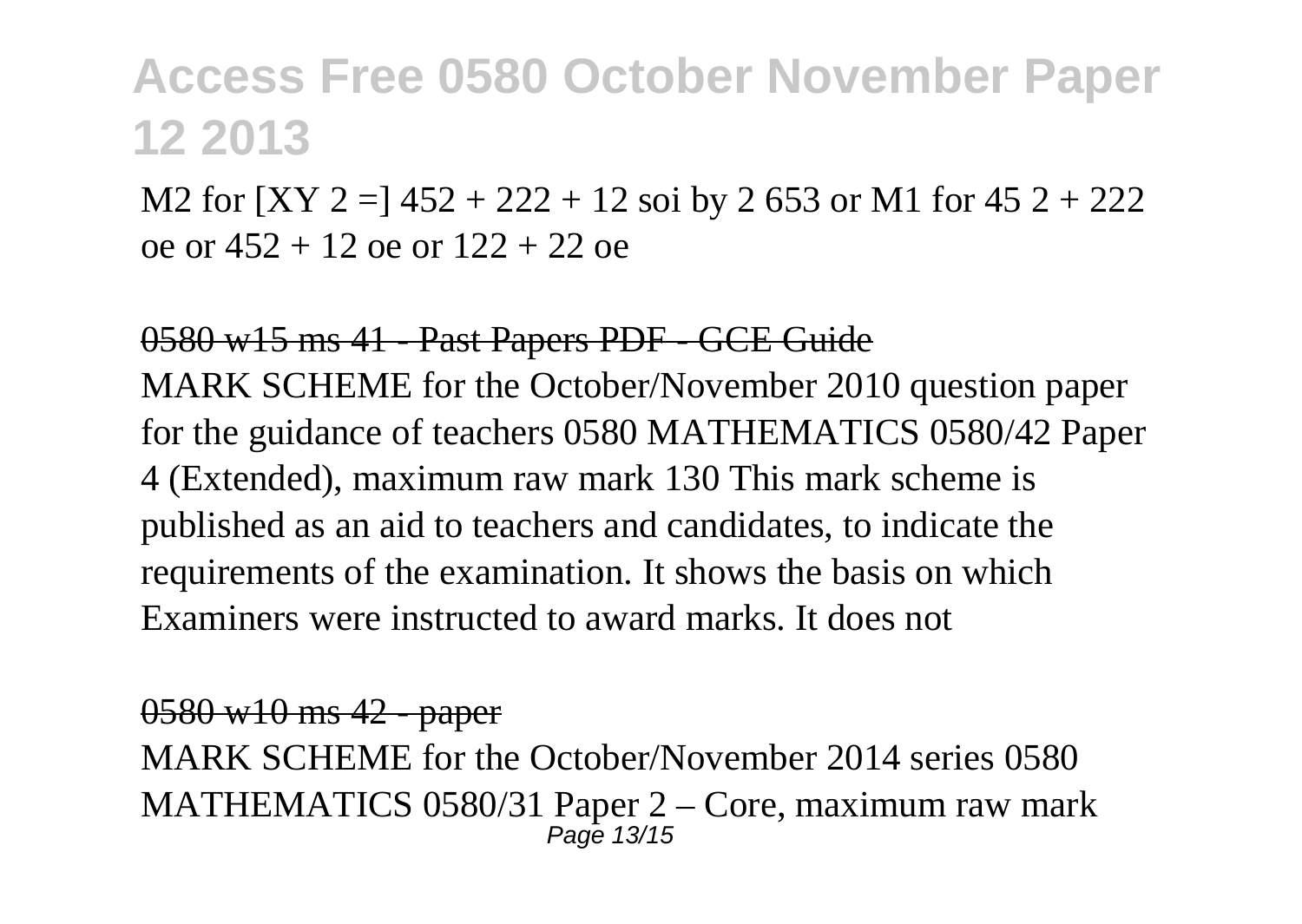104 This mark scheme is published as an aid to teachers and candidates, to indicate the requirements of the examination. It shows the basis on which Examiners were instructed to award marks. It does not

0580 w14 ms 31 - Past Papers PDF - GCE Guide MATHEMATICS 0580/12 Paper 1 Core October/November 2018 MARK SCHEME Maximum Mark: 56 Published This mark scheme is published as an aid to teachers and candidates, to indicate the requirements of the examination. It shows the basis on which Examiners were instructed to award marks. It does not indicate the

Cambridge Assessment International Education Cambridge ... MARK SCHEME for the May/June 2012 question paper for the  $P$ age  $14/15$